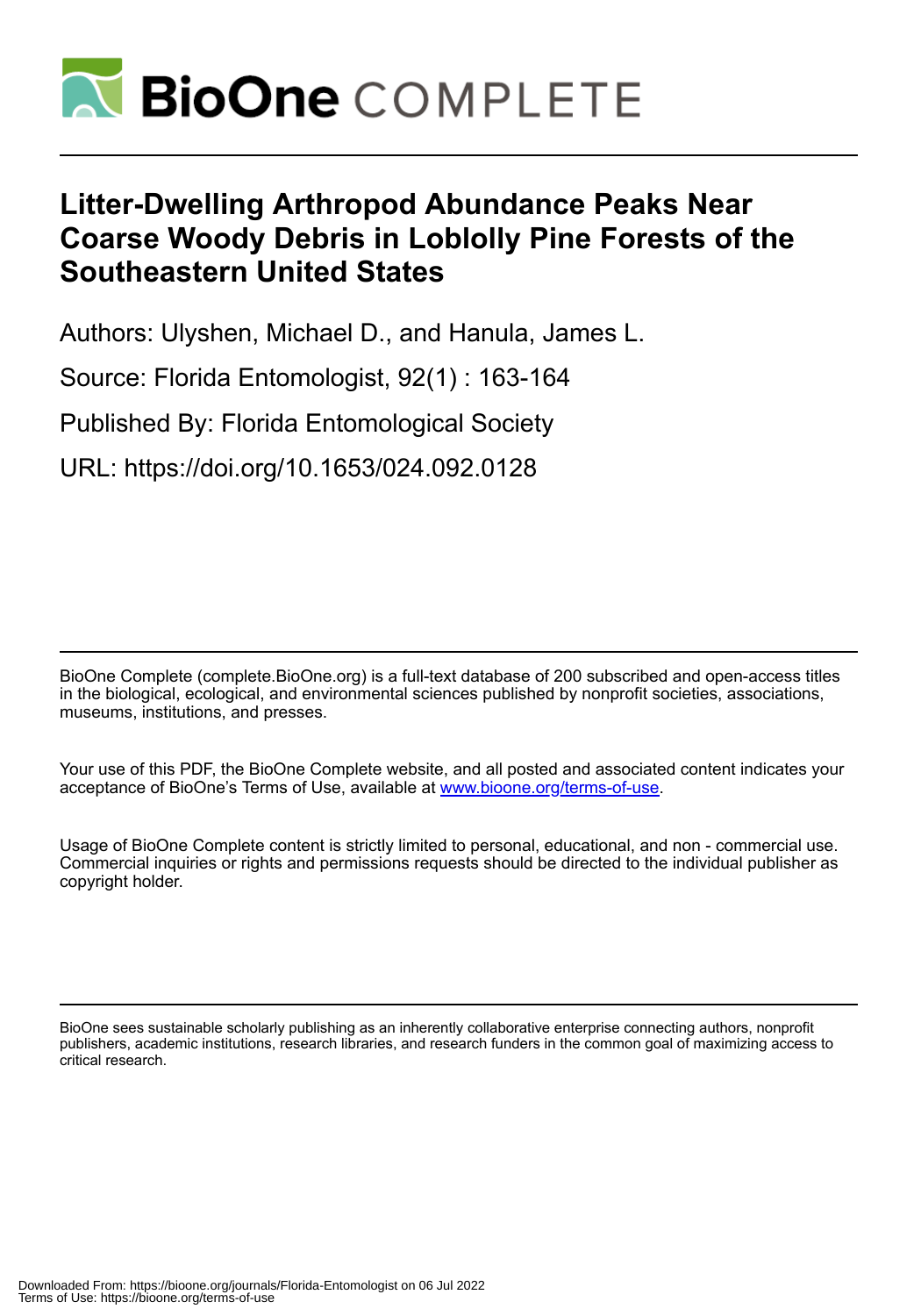## LITTER-DWELLING ARTHROPOD ABUNDANCE PEAKS NEAR COARSE WOODY DEBRIS IN LOBLOLLY PINE FORESTS OF THE SOUTHEASTERN UNITED STATES

MICHAEL D. ULYSHEN\* AND JAMES L. HANULA USDA Forest Service, 320 Green Street, Athens, Georgia 30602

\*Corresponding author, mulyshen@hotmail.com

Several recent studies have shown that many litter-dwelling arthropod and other invertebrate taxa (e.g., Isopoda, Chilopoda, Diplopoda, Araneae, Pseudoscorpionida, Coleoptera, and Gastropoda) are more numerous near dead wood than away from it in the broad-leaved forests of Europe (Jabin et al. 2004; Topp et al. 2006a, 2006b; Kappes et al. 2006; Kappes 2006; Jabin et al. 2007) and New Zealand (Evans et al. 2003). Whether these trends hold true in pine-dominated forests, such as those in the southeastern United States, remains unknown. To address this question, we sampled litter dwelling arthropods adjacent  $(\leq 15$  cm) to, and away  $(>2$  m) from, logs at 3 stages of decay in loblolly pine (*Pinus taeda* L.) forests in South Carolina, USA.

This project took place on the 80,267-ha Savannah River Site (SRS) located in the upper Coastal Plain Physiographic Province of South Carolina. The SRS, a facility owned and operated by the United States Department of Energy, was established in 1951, and was designated a National Environmental Research Park in 1972 (Kilgo & Blake 2005). Most of the land now owned by the SRS was formerly used for agricultural purposes and most forests currently standing, including those used in this study, were planted in the early 1950s (Kilgo & Blake 2005).

The 9 logs used in this study were equally divided among trees felled in Aug 1997 ("old" logs), Aug 2001 ("middle-aged" logs) and May 2005 ("young" logs). A hand-held rake about 10 cm in width was used to collect litter samples. We raked along the edges of logs until enough material was collected to fill (gently compressed) a wire mesh basket of known volume (see below). We also sampled from 3 randomly chosen areas > 2 m away from logs. The samples included all material above the soil surface except for large pieces of bark and pine cones. Due to differences in leaf litter thickness, it was impossible to standardize both ground surface area sampled and leaf litter volume sampled. Because litter layers were often thicker near logs, samples taken away from logs generally came from larger areas of ground than those taken near logs. The samples were placed in plastic garbage bags for transport to the laboratory. Samples were collected 3 times (11 Aug 2006, 16 Mar 2007, and 24 May 2007) from each location.

Twelve Berlese funnels were made to collect arthropods from the litter samples. These consisted of large plastic buckets, wire mesh baskets, and aluminum lamps with 40-watt incandescent bulbs. The wire baskets, which held the leaf litter, were made in the shape of a short cylinder (26 cm in diameter and 10 cm tall) of hardware cloth with 6.35-mm-wide square openings. After 5 d of sampling, any arthropods collected were removed and stored in 70% ethanol until they could be sorted and identified. The data from the 3 sampling periods were combined before analysis. We used SAS (1990) to conduct a one-way ANOVA on log  $(x + 1)$ -transformed abundance data. Means were separated by Tukey's Studentized Range Test.

Data are presented in Table 1. Litter-dwelling arthropods were consistently more abundant or similarly abundant near logs than away from logs. None of the taxa was more abundant away from logs. Arthropods overall and several individual taxa (i.e., Araneae, Coleoptera, Psocoptera, and holometabolous insect larvae) were significantly more abundant near logs than away from logs. Arthropod abundance was generally higher near young and middle-aged logs than old logs, but these differences were not statistically significant.

Our results demonstrate that litter-dwelling arthropods in the loblolly pine forests of the southeastern United States, as in broad-leaved forests of Europe and New Zealand, are more abundant near dead wood than away from it. Because small organisms are particularly prone to desiccation, many litter-dwelling arthropods may seek out the moist microenvironments found in and around dead wood (Jabin et al. 2004). Also, many species may benefit from the higher concentrations of key nutrients (e.g., calcium) and organic matter found near dead wood (Dajoz 2000). More detailed studies are needed to determine which taxa are most favored by coarse woody debris.

Support for this research was provided by the Department of Energy-Savannah River Operations Office through the U.S. Forest Service Savannah River under Interagency Agreement DE-AI09-00SR22188. We thank 2 anonymous reviewers for comments that greatly improved the manuscript.

## SUMMARY

We collected leaf litter samples adjacent (≤15 cm) to and away  $(2 \text{ m})$  from logs at 3 stages of